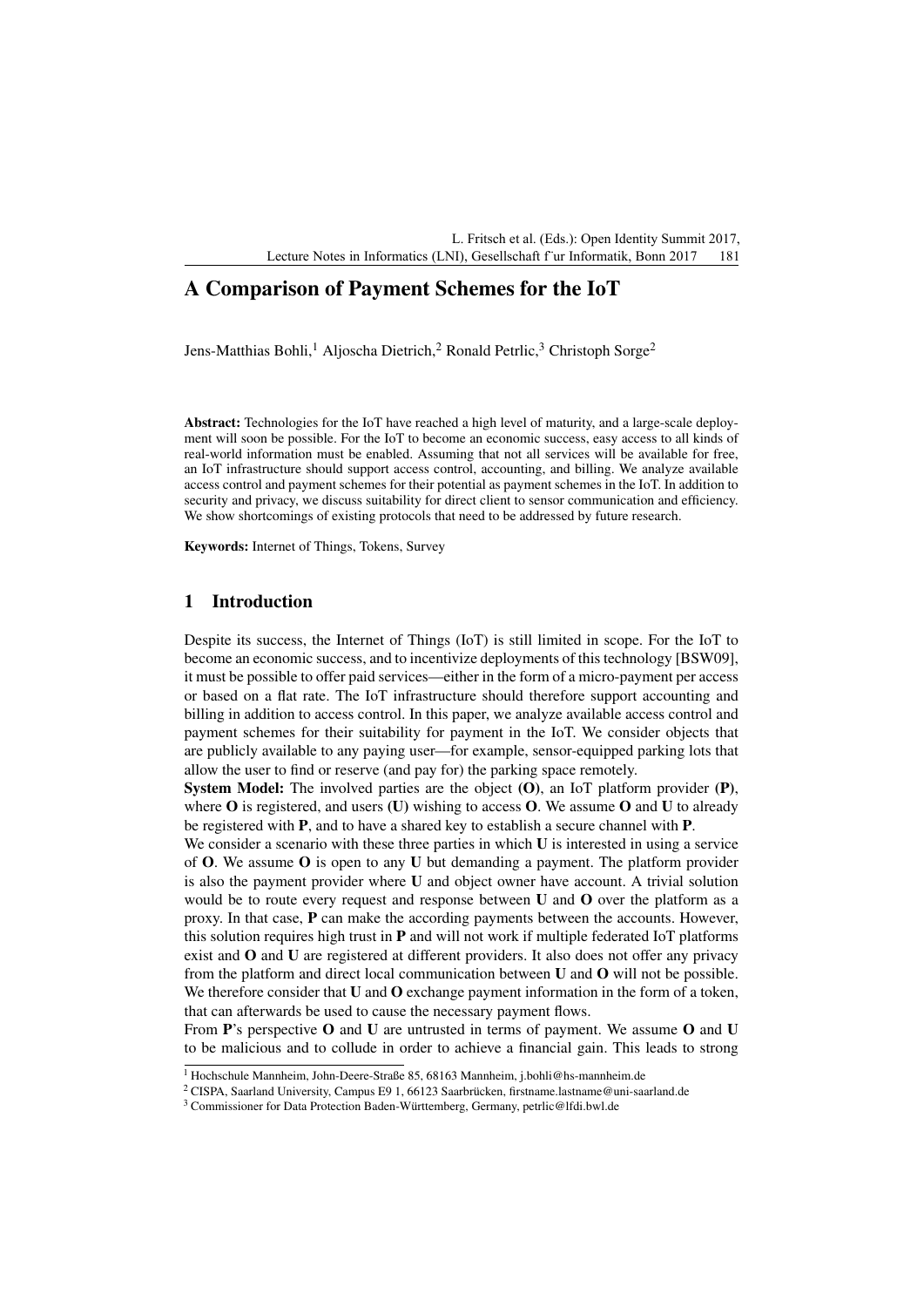182 Jens-Matthias Bohli, Aljoscha Dietrich, Ronald Petrlic and Christoph Sorge

accountability requirements: the object owner should be able to claim an access if and only if a paying  **had access to**  $**O**$ **. On the other hand,**  $**U**$  **wants to hide when, where,** and which services he consumes. We assume  $P$  and  $O$  to be a curious adversary. In the following, we will analyze existing protocols according to the following properties.

- 1. Accountability Accountability analyzes the provability of the object owner's payment claim. As the object owner and O are not trusted, the object owner should be able to prove cryptographically the reception of a payment token.
- 2. Supported Payment Schemes Here the protocols shall be analyzed regarding their support of pre-paid, post-paid or flat-rate tariff schemes. Secure transfer of tokens between U and O is insufficient if a flat-rate tariff is offered to users: U and O might collude to the disadvantage of P does not cost U anything while P will usually benefit from additional service usages. Additional users could copy their tokens and share them with others. A system suitable for the flat-rate payment model must mitigate these threats, e.g. by suitable accounting to detect this misbehavior. In addition, tokens generated for flat-rate payments need to either have a validity period, or be revocable.
- 3. Privacy Support In principle, access control and payment do not require identification of the principals involved. Pseudonymity is trivially achieved, so we investigate whether the scheme supports unlinkability. We distinguish
	- Unlinkability across objects/owners: Different owners cannot recognize from their received payment tokens, if they have been accessed by the same U.
	- Full Unlinkability: From the payment tokens received by a single  $O$ , it is impossible to link several access requests originate to the same U.
	- Unlinkability towards platform: P has no knowledge about which objects were used by a certain U, and cannot link different O usages (e.g., to a pseudonym).
- 4. Online/Offline discusses if the exchange of tokens can be direct and local between U and service, without a connection to P. Still, there are multiple possibilities for token generation. One can distinguish tokens (a) generated by the platform specifically for  $O$ , (b) generated by platform for universal use, or (c) directly generated by U.
- 5. Efficiency Efficiency discusses the suitability of the scheme for an IoT scenario where U's device and **O** are resource limited.

### 1.1 Kerberos

Kerberos is a AAA protocol based on symmetric cryptography. It uses tickets which, in our terminology, confirm  $\mathbf{U}'s$  and  $\mathbf{O}'s$  identity. P plays the role of the authentication server (AS) and the ticket granting server (TGS). The AS verifies U's credentials and issues a ticket granting ticket (TGT) which U can use at the TGS to obtain a ticket for a specific O. A Kerberos ticket is a single-use token authenticator, only P can issue tickets.

• Accountability The original protocol does not provide accountability: To prove receipt of the ticket *to P*, O could present the session key from the ticket. The original design of Kerberos does not require the TGS to keep that session key after generating it. This aspect could be changed even locally on the TGS (P). Moreover, in Kerberos v5, the ticket contained in the KRB TGS REP message is only encrypted with the shared key between the TGS and the service (object). Even a service acting as a passive adversary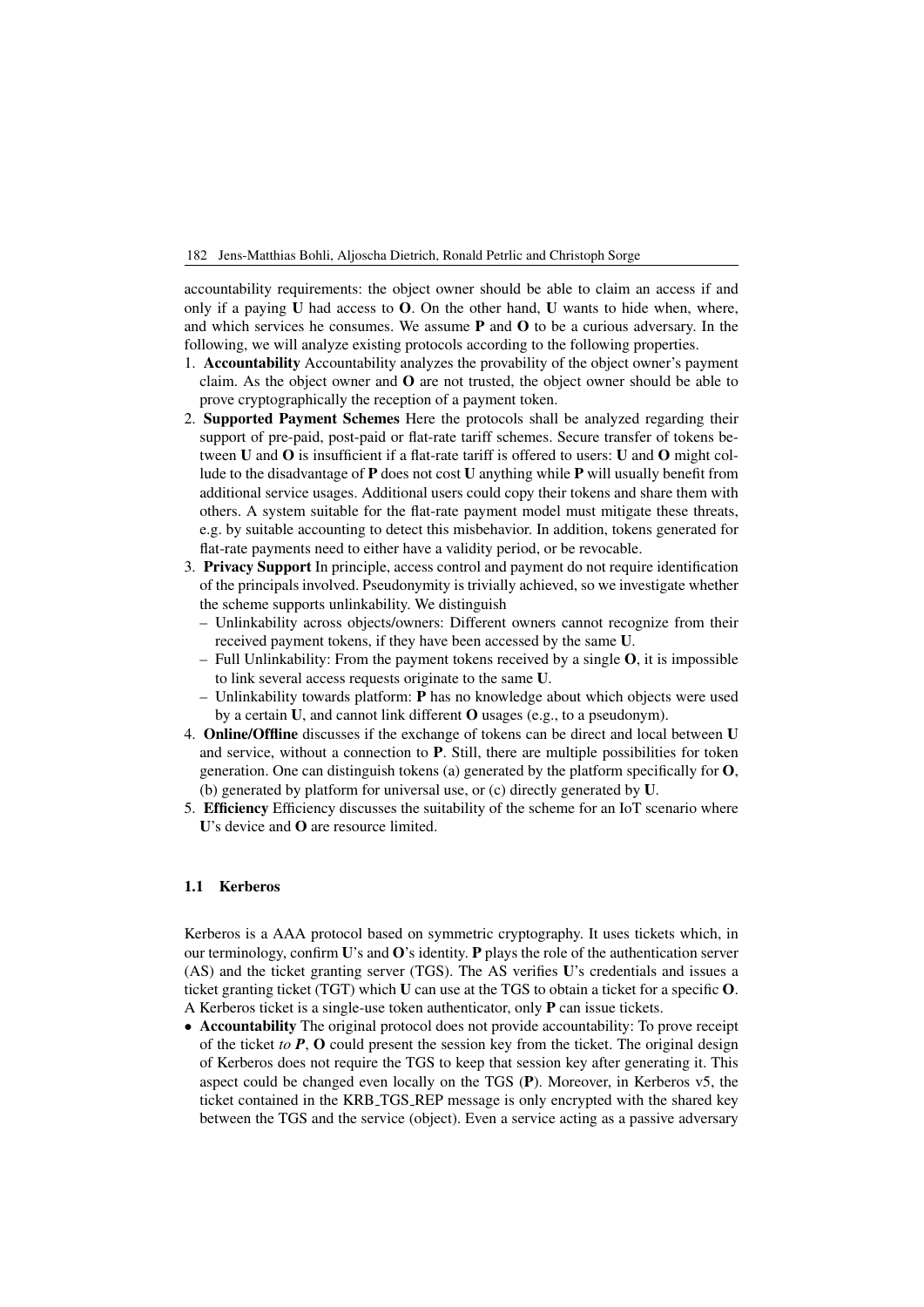A Comparison of Payment Schemes for the IoT 183

can obtain the ticket by eavesdropping. The attack could be prevented by encrypting the whole KRB\_TGS\_REP message. Thus, in that case a certain accountability is given. If the service provider knows the session key from the ticket, this proves that the client did request a service from the service provider. As Kerberos is based on symmetric cryptographic primitives, neither  $O$  nor  $P$  can prove the access to a third party.

- Supported Payment Schemes Kerberos can support pre-paid schemes by charging for issuing tickets from the TGS, and postpaid by the provided accountability. The protocol is, in principle, suitable for flat-rate payments. This assumes that tickets are intended (and accepted) for one-time use only. Should the object owner collaborate with U, this can easily be recognized as the tickets are specifically issued for a given service.
- Privacy Support Kerberos does not support anonymity towards P, which must know the identities of the services (objects) it issues tickets for. Tickets contain U's identity, so different tickets can be linked to the same person by different O owners. However, Kerberos could be altered to use new identities for each service usage, thus achieving full unlinkability on the object owners' side.
- Online/Offline The protocol allows the actual service request to be offline. However, U must obtain a ticket to the respective O beforehand, by communicating with P.
- Efficiency Kerberos is purely based on symmetric cryptography and therefore suitable for IoT devices. A drawback is the need for time syncronization. Ladon [AJHH12] is a variant of Kerberos—taking into account the characteristics of resource-restricted devices; especially, removing the clock synchronization requirement of Kerberos.

# 1.2 Bitcoin

Bitcoin is essentially a system that allows transfers between arbitrary, self-generated accounts. A transfer is confirmed by a digital signature. To prevent double spending, all transactions are broadcast in a peer-to-peer network. They are collected in transaction blocks, which are added to the complete (public) transaction history, the blockchain. Cryptographic proofs of work, which depend on the existing blockchain and the newly added transactions, are generated by participants. Bitcoin is suitable only as a payment scheme. Bitcoin does not provide authorization tokens per se. However, P with a known Bitcoin address could transfer a small amount of Bitcoin to its users, who could then spend a part of that amount when interacting with O. The latter transactions could be interpreted as tokens. Alternatively, if access to  $\bf{O}$  is open to all paying users, payment could be done directly with Bitcoin.

- Accountability Given the public nature of the blockchain, any Bitcoin amount paid to O can be proven later on.
- Supported Payment Schemes The above-mentioned construction does not allow an actual flatrate. However, one satoshi (the smallest Bitcoin unit) is worth  $10^{-8}$  Bitcoin, i.e. less than 0.001 US cent. If U has to spend this amount to prove authorization for service usage, a flatrate scheme is achieved in practice.
- Privacy Support Bitcoin is not designed to achieve unlinkability. While new identities can be easily created, any transactions create an (undesired) links.
- Online/Offline Payments need to be announced to the blockchain, thus U and O need to be connected to the platform during the payment.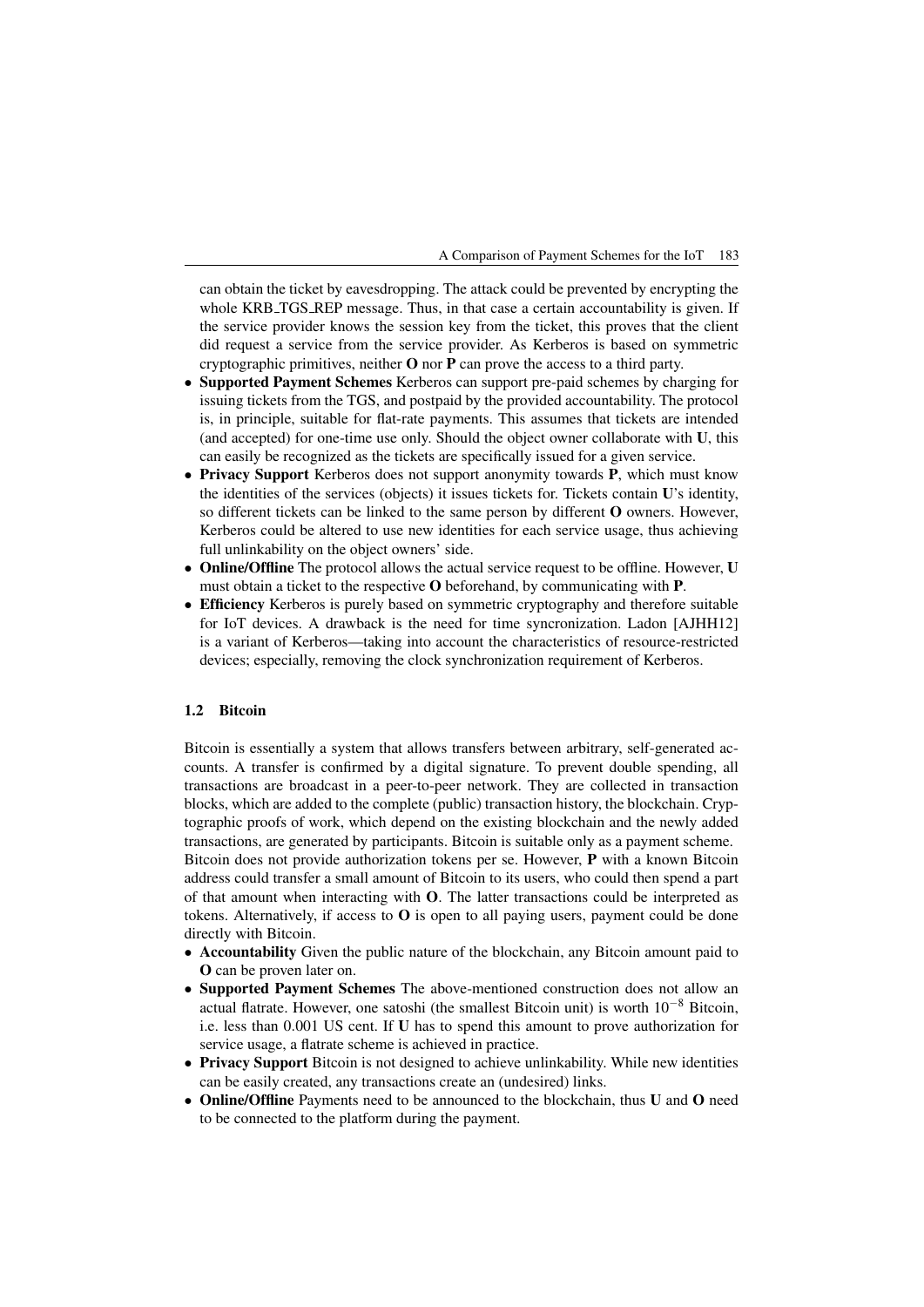184 Jens-Matthias Bohli, Aljoscha Dietrich, Ronald Petrlic and Christoph Sorge

• Efficiency If used as an authorization check as sketched above, one signature verification is required only. Verification of an actual payment requires an additional check for double spending. Most importantly, a payment should only be considered as confirmed once it has been incorporated into the blockchain, and additional blocks have been added afterwards. On average, addition of a new block takes about 10 minutes. Thus it is not suited for the scenario at hand.

#### 1.3 Distributed Privacy-Preserving Access Control (DP2AC)

DP2AC [ZZR12] is designed for a sensor network owned by a *single* party, but with *multiple* users. U buys (anonymous) tokens beforehand and can spend those tokens to access services from the nodes *directly*. Access control is thus enforced by the network owner itself, who is assumed to be semi-honest: it abides by the protocol, but is interested in U's access patterns. Users, on the other hand, are assumed to compromise a few sensor nodes if it helps them to reuse their tokens. The scheme is straight-forward, making use of CHAUM'S blind signature protocol. The sensor nodes only need to perform an efficient RSA signature verification to check the authorization of a request. The main challenge is token reuse detection. The authors come up with five approaches, where some nodes are "witnesses" of already spent tokens. This might be impractical in terms of storage and communication overhead. The authors suggest using a Bloom filter in order to overcome the issue of sensor nodes' restricted buffer size.

DP2AC has been designed for *single-owner* sensor networks. However, an adaptation to the scenario at hand—with  $P$  responsible for handling the payment—is easily possible, with **P** assuming the role of the owner. However, it requires communication between the objects of different owners for token reuse detection.

- Accountability To claim the use of O, its owner shows the received token. Since the tokens can only be generated by P and there exist methods for reuse detection, accountability is achieved. As tokens are neither signed nor encrypted by U, an attacker may be able to intercept and reuse them. However, the required modification is straightforward.
- Supported payment schemes This approach's design follows a pre-paid scheme. The users need to buy their tokens from  $P$  before their usage. Thus a postpaid tariff is not applicable. A flat-rate model could be imaginable by introducing some tokens which can be reused for a specified period or could be revoked. However, such an approach entails three problems: privacy would no longer be guaranteed as access requests would be linkable to each other based on the token, the token could easily be shared by different users, and a malicious cooperation between an object owner and U it not detectable.
- Privacy Support Unlinkability across objects and owners, and for service usage at the same object owner, is achieved. The owners cannot establish a link between U and the spent tokens; from their perspective, tokens are essentially random numbers signed by the platform owner. Due to the properties of blind signatures, as applied in this protocol, the platform owner cannot link the token to a certain owner either. If  $DP<sup>2</sup>AC$  is applied in an individual network with only few users in the system, though, such a linking could be done by the respective  $O$ , as the tokens are bought from the same party where they are spent afterwards. This issue, however, does not play a role in the scenario at hand.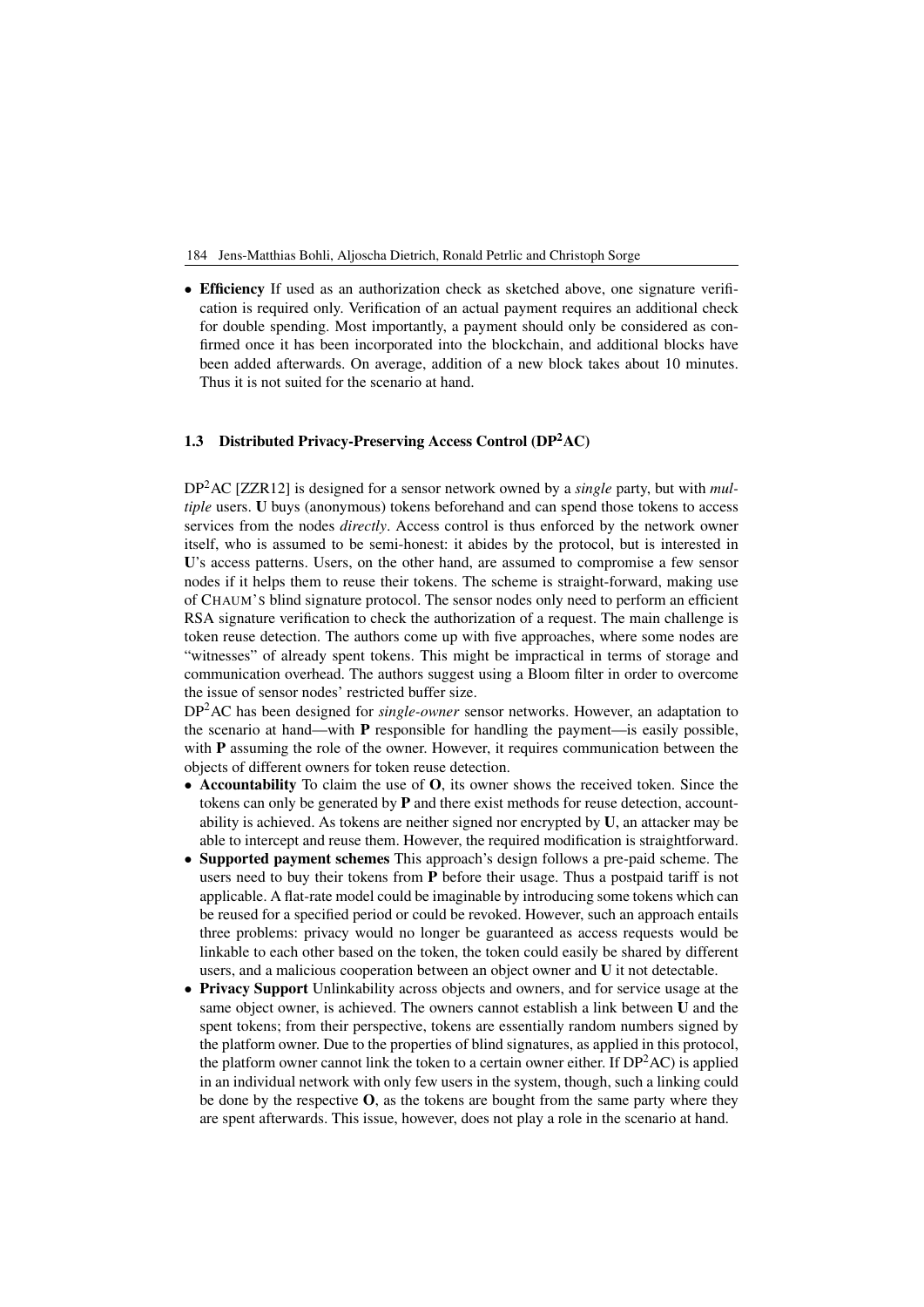A Comparison of Payment Schemes for the IoT 185

- Online/Offline Offline usage is possible because tokens are generated in the beginning. Also the tokens allow universal use and are not restricted here. However, a more finegrained authorization is not supported, as each anonymous U has same privileges.
- Efficiency The main problem of this approach is the reuse detection for which the authors developed 5 schemes. Still it is uncertain how these schemes would work in a large IoT environment, as they cause both communication and storage overhead.

#### 1.4 Priccess

Priccess [HBZ<sup>+</sup>11] is designed for a similar setting as  $DP<sup>2</sup>AC$ . The users should here communicate within a WSN without revealing their identity. This is achieved by grouping users with similar access privileges. U gets access to  $O$  by signing a request with a ring signature scheme, unlinkable to **, but only to a set of group members' public keys. Hence** the query verifies as valid without revealing the identity of U. The scheme is designed for *single-owner* sensor networks. Its applicable to the scenario at hand, though.

- Accountability O can prove his payment claim by showing the properly signed query. Thus he can prove that he received a valid request from a group.
- Supported Payment schemes U gets assigned to a group with his privileges by P. The group membership could be used to model the access to the paid services. But since group members are undistinguishable, pre-paid and post-paid schemes are not applicable. This applies also to flat-rate tariffs because collusion between an object owner and U to P's disadvantage is possible. However, with sufficiently small groups, anomalous behavior is detectable. Unfortunately, this comes at the cost of privacy.
- Privacy Support This protocol meets all privacy degrees mentioned. The ring signature leads to unlinkability towards individual objects, collaborating object owners, and P.
- Online/Offline A set up phase including group assignment is needed. Later the signed requests can be generated by U alone but are limited to the group's privileges.
- Efficiency For efficiency, cryptographic protocols based on elliptic curves are chosen considering limited energy, processing and storage. Scalability is problematic, though: When users join, this needs to be communicated to all objects.

#### 1.5 Accountable and Privacy-Enhanced Access Control (APAC)

APAC [HCG15] preserves the users privacy by hiding the data access from the sensor network owner. At the same time, a fine-grained access control is enforced. Cheating users can be identified, however, only by a collaborating network owner and a "law authority". Users are parts of groups in the proposed protocol, with groups managed by different sensor network providers. Agreements between different providers allow U from one group to access data from nodes belonging to another group. A modified group signature variant based on [CG05] is employed in order to perform user authentication and authorization.

• Accountability The scheme offers the possibility for the authority, i.e. **P**, to open the group signatures of the requests, therefore to link a request to U.